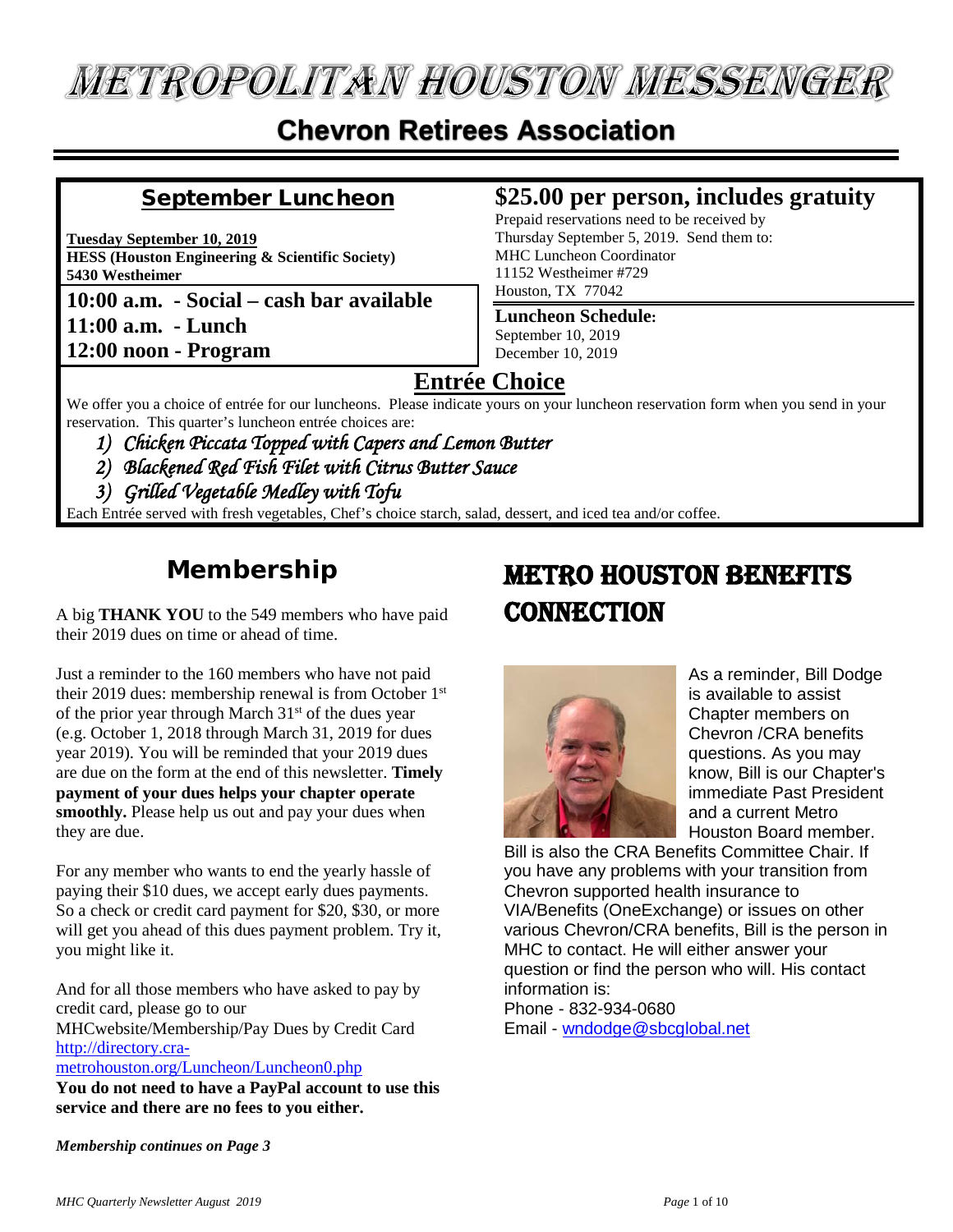# **Auction The Silent**

#### **2019 MHC Silent Auction Results**

For the third year in a row the MHC Silent Auction was held. However, unlike previous years, this year's auction did not prove to be as successful. The number of donated items was much lower, monies received from purchases of donated items were significantly less and member participation was lower This year there were 12 auction items up for bid compared to 31 last year and 15 the year before. Of these auction items, 6 received bids compared to 20 in 2018 and 4 in 2017. Monies received from winning bidders and other cash donations were donated to the MHC Scholarship Program.

#### **Given the above results, we need feedback from members regarding the Silent Auction. Please respond to the following questions at** [contact@cra-metrohouston.org](mailto:contact@cra-metrohouston.org)

- **1. Do you have items to donate at the Silent Auction ? (Yes or No )**
- 2. Would you be interested in bidding on donated items (Yes or No)
- 3. Are you interested in having future Silent Auctions ? (Yes or No)
- 4. If yes to question #3, so, how often would you like the Chapter to conduct a Silent Auction (yearly or every other year )

A special thanks to item donors and congratulations to winning bidders of this year's MHC Silent Auction as shown below: Below are the items, donors, winning bidders, and amounts received from this year's auction.

| No. | Item Description                            | Donor             | Winning Bidder         | Amount  |
|-----|---------------------------------------------|-------------------|------------------------|---------|
| #1  | Gold-Plated Cross Pen & Pencil Set          | Shirald Hendrix   | <b>Shirald Hendrix</b> | \$20.00 |
| #4  | <b>Gulf &amp; Texaco Golf Balls</b>         | <b>Bill Dodge</b> | Gary Forstoff          | \$5.00  |
| #5  | <b>Gulf Gas Station Print</b>               | <b>Bill Dodge</b> | <b>Shirald Hendrix</b> | \$10.00 |
| #6  | <b>Gulf Oil Coaster</b>                     | <b>Bill Dodge</b> | Jim Wadowsky           | \$10.00 |
| #7  | <b>Gulf Oil Annual Report &amp; History</b> | <b>Bill Dodge</b> | Jim Wadowsky           | \$10.00 |
| #9  | Texaco Pump Phone                           | <b>Bill Dodge</b> | Centha Davis           | \$5.00  |

Donated items not receiving winning bids will be held for a future auction or donated to the door prize pool. **Bill Dodge, Past President, MHC**



PAY BY CREDIT CARD



The Metro Houston Chapter developed a special function "web site" which facilitates your payment of dues, reserving luncheon entrees, or making donations to the Scholarship Fund. Access this site through this link [MHC Pay by Credit Card](http://directory.cra-metrohouston.org/Luncheon/Luncheon0.php) (http://directory.cra-metrohouston.org/Luncheon/Luncheon0.php) You need to be a member of MHC and have registered an email address with us in order to use this site. You will enter your email address to validate your membership before entering the site. The navigation is rather intuitive, but if you do encounter any problems, we are here to help. Call me (Glenn Ewan) at 281- 693-5461.

#### **MHC Member Volunteer Needed to Coordinate with Chevron Houston Boomers Network**

An **immediate vacancy** on the MHC Membership Committee is open to a member volunteer to serve as the Chapter Coordinator with the leadership of the Chevron Houston Boomers Network. The main role will be to coordinate with the leadership of the Chevron Houston Boomers Network in the planning and organizing of annual panel discussion events. The next event is planned for **Wednesday, August 21, 2019** and will be held at the Chevron downtown office building. This is an excellent opportunity to *learn this role by assisting the current Chapter Coordinato*r in this upcoming event. Interested Chapter members are encouraged to contact Bill Dodge at **832-934-0680** or via email at **[wndodge@sbcglobal.net](mailto:wndodge@sbcglobal.net)** for more information.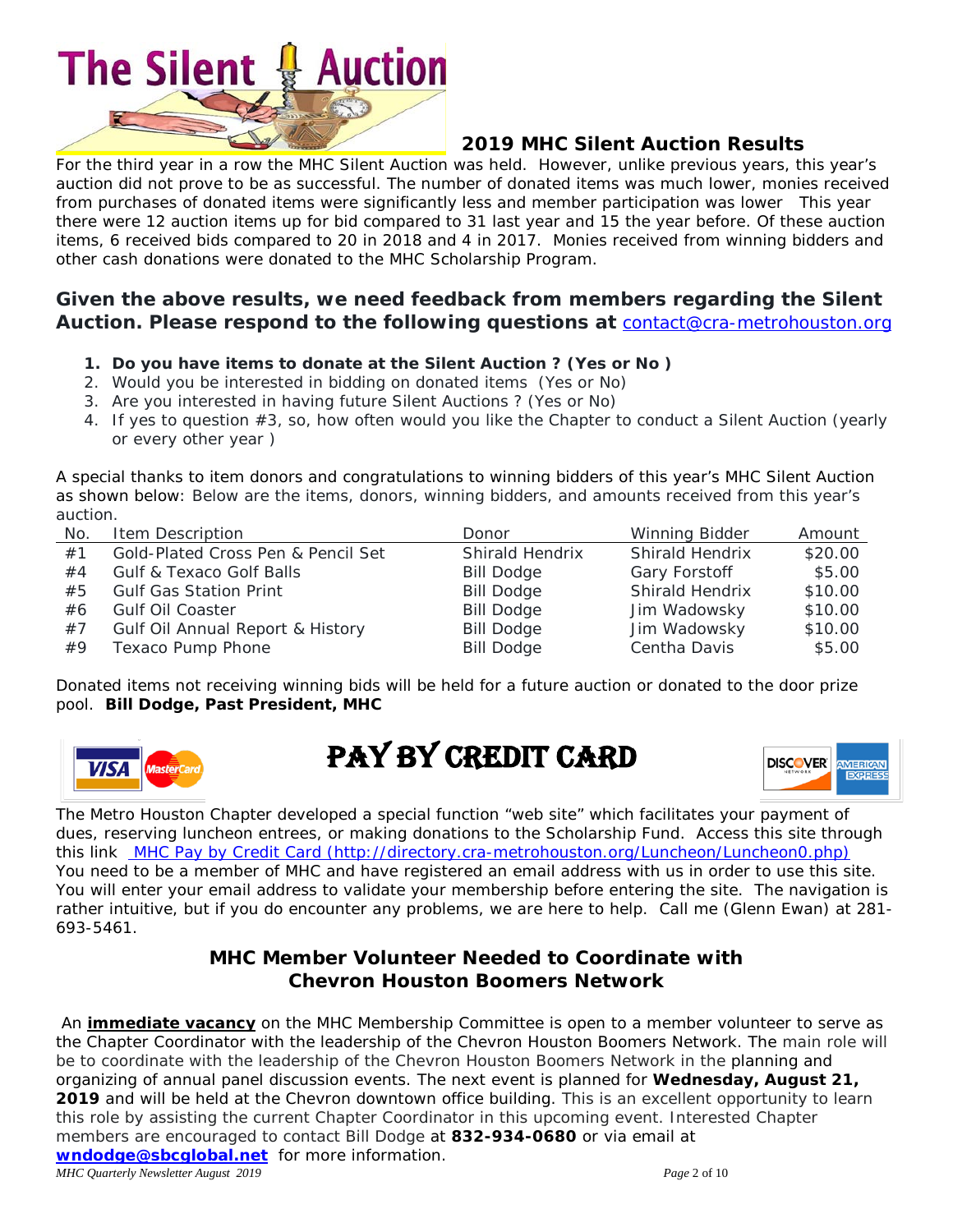### **Treasurer's Corner**

|                               | 2019 Budget 2019 Actual |               |
|-------------------------------|-------------------------|---------------|
| <b>REVENUE</b>                |                         |               |
| Income (dues)                 | \$6,500                 | \$5634        |
| <b>TOTAL REVENUE</b>          |                         |               |
| <b>EXPENSES</b>               |                         |               |
| <b>CRA Dues</b>               | \$1,950                 | \$1,611       |
| Luncheon Meal Cost - Net      | \$750                   | \$630         |
| Web Site                      | \$500                   | \$135         |
|                               |                         |               |
| <b>PAYPAL</b> Fees            | \$200                   | \$105         |
| Misc. Expenses                | \$600                   | \$225         |
| <b>Special Events</b>         | \$0                     | \$0           |
| Mail Box                      | \$0                     | \$0           |
| <b>Luncheon Door Prizes</b>   | \$1600                  | \$700         |
| <b>Luncheon Entertainment</b> | \$600                   | \$0           |
| <b>Food Bank Donation</b>     | \$400                   | \$400         |
| Scholarship Fund Transfer     | \$0                     | \$0           |
| <b>TOTAL EXPENSE</b>          | \$6,600                 | \$3,806       |
| Surplus/(Deficit)             | \$(100)                 | \$1,828       |
| <b>SCHOLARSHIP FUND</b>       |                         |               |
| <b>YEAR 2019</b>              | <b>BUDGET</b>           | <b>ACTUAL</b> |
| <b>Beginning Balance</b>      | \$0                     | \$0           |
| Scholarship Donations         | \$,2000                 | \$2,658       |
| <b>General Fund Transfers</b> | \$0                     | \$0           |
| Scholarship Award             | \$2,000                 | \$2,000       |
| Surplus/(Deficit)             | \$0                     | \$658         |

NOTES:

- Slightly over budget due to larger than expected non-renewals from 2018
- \$2,658 received in donations to Scholarship; \$658 will be carried over for 2020 award.
- PayPal Fees are increasing due to more use of PayPal as was expected and budgeted.

### **Membership**

#### *From Page 1*

MHC has a "try it for free" for first time members. Any retiree of Chevron or one of its merged companies who has not been a member of any other Chevron Retiree Chapter will receive their first year's MHC membership for free. You may want to use this first time offer to entice one or more of your retiree friends who haven't yet joined MHC. Just give them the link to our website, [www.cra-metrohouston.org](http://www.cra-metrohouston.org/) to show them the benefits of our chapter.

Speaking about our website, [www.cra-metrohouston.org](http://www.cra-metrohouston.org/) you may just want to check it out yourself to see all the good information that is out there for you.

We are interested in any idea or suggestion that you may have to make our chapter more to your liking. Please email [membership@cra-metrohouston.org](mailto:membership@cra-metrohouston.org) with your idea or suggestion.

#### **Renew today. Don't put off until tomorrow what you can do today.**

Thank you,

Bill Alvarez, MHC Membership Committee Chair



MHC supports the Houston Food Bank with our donations of non-perishable food and paper goods and cash. Because the Food Bank purchases in very large quantities and with significant discounts, we are advised that your \$1 contribution to them provides a full day of meals to a needy neighbor. Therefore, if you are going to purchase items for this purpose, consider donating the money; it purchases a lot more when HFB spends it for you, and it will be used to purchase items HFB needs most. To facilitate monetary donations, we will place a donation jar for the HFB on the registration table.

**When you donate \$20 or more at one time, you can double your impact by filing with Chevron HumanKind for matching funds. Their rules require you to validate your donation with either a cancelled check or a receipt. To learn how to submit your cancelled check and more, go to [www.chevronretirees.org/ResourcesGroup/](http://www.chevronretirees.org/ResourcesGroup/ChevronHumankind) [ChevronHumankind](http://www.chevronretirees.org/ResourcesGroup/ChevronHumankind)**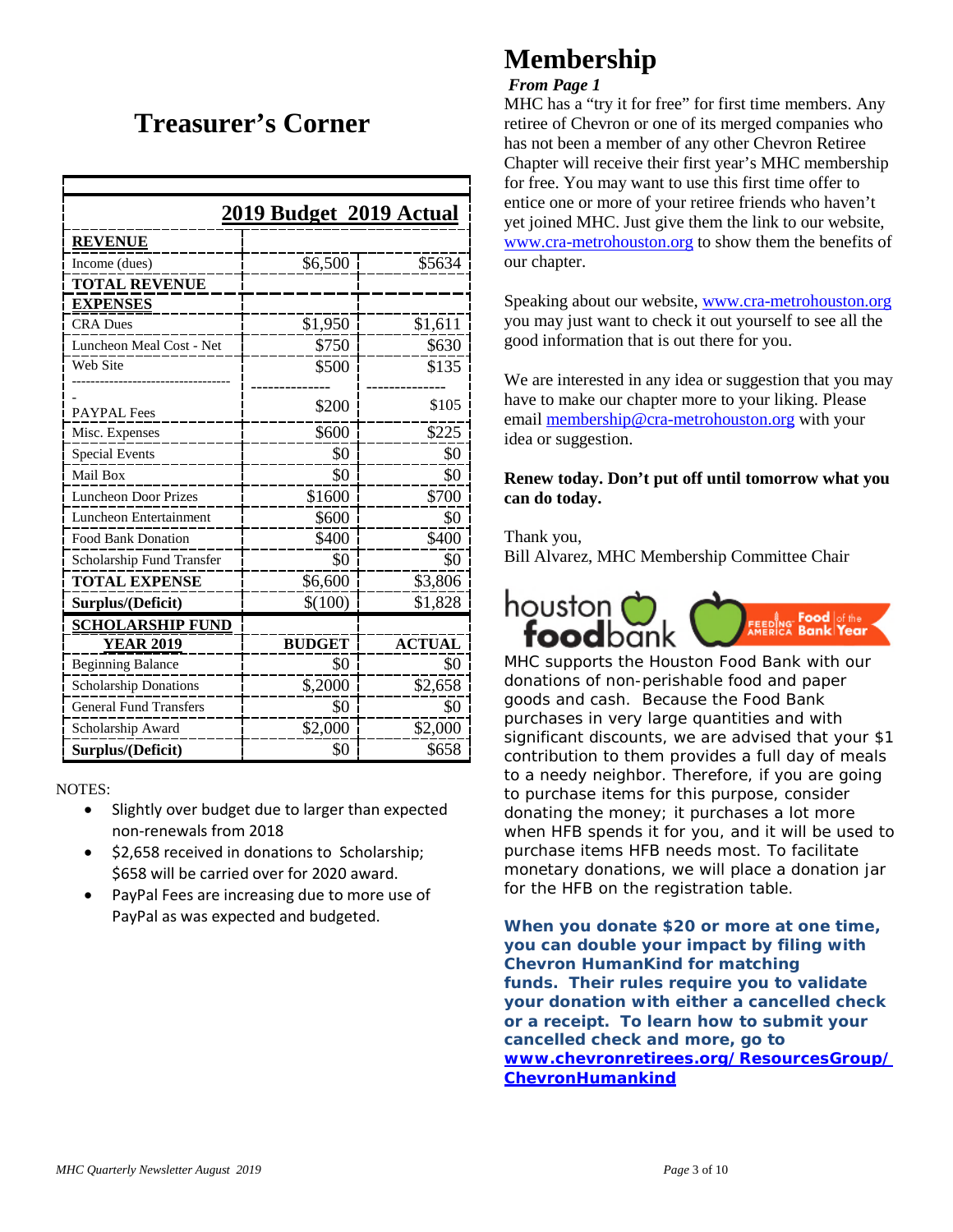# **September Chapter Meeting Program**



**Elizabeth Strauss** is Co-owner and founding member of *All Organized,* a company that specializes in helping people bring order to their homes. In many cases this is in preparation for down-sizing. She began her quest to help people "tidy up" when she was in the third grade and that passion for being organized has never faded.

Elizabeth graduated in 2009 with a Bachelors of Science from Sam Houston State University, and is constantly learning and growing in the business/entrepreneur fields of study. She is President of a local BNI (Business Networking International) Chapter that has been very impactful on her business.

When not helping someone get organized, Elizabeth, a National Park enthusiast, enjoys hiking and exploring the different parks with her husband Troy. She also loves every dog.

The life of every party, she truly shines at wedding receptions on the dance floor. Please plan to come and enjoy a program of learning how we might more easily let go of the unneeded items that crept into all of our lives.







Pansy Meyer **Phillip Smith** Hugh Thompson James LeJeune



**GRAND**



Robert Visser

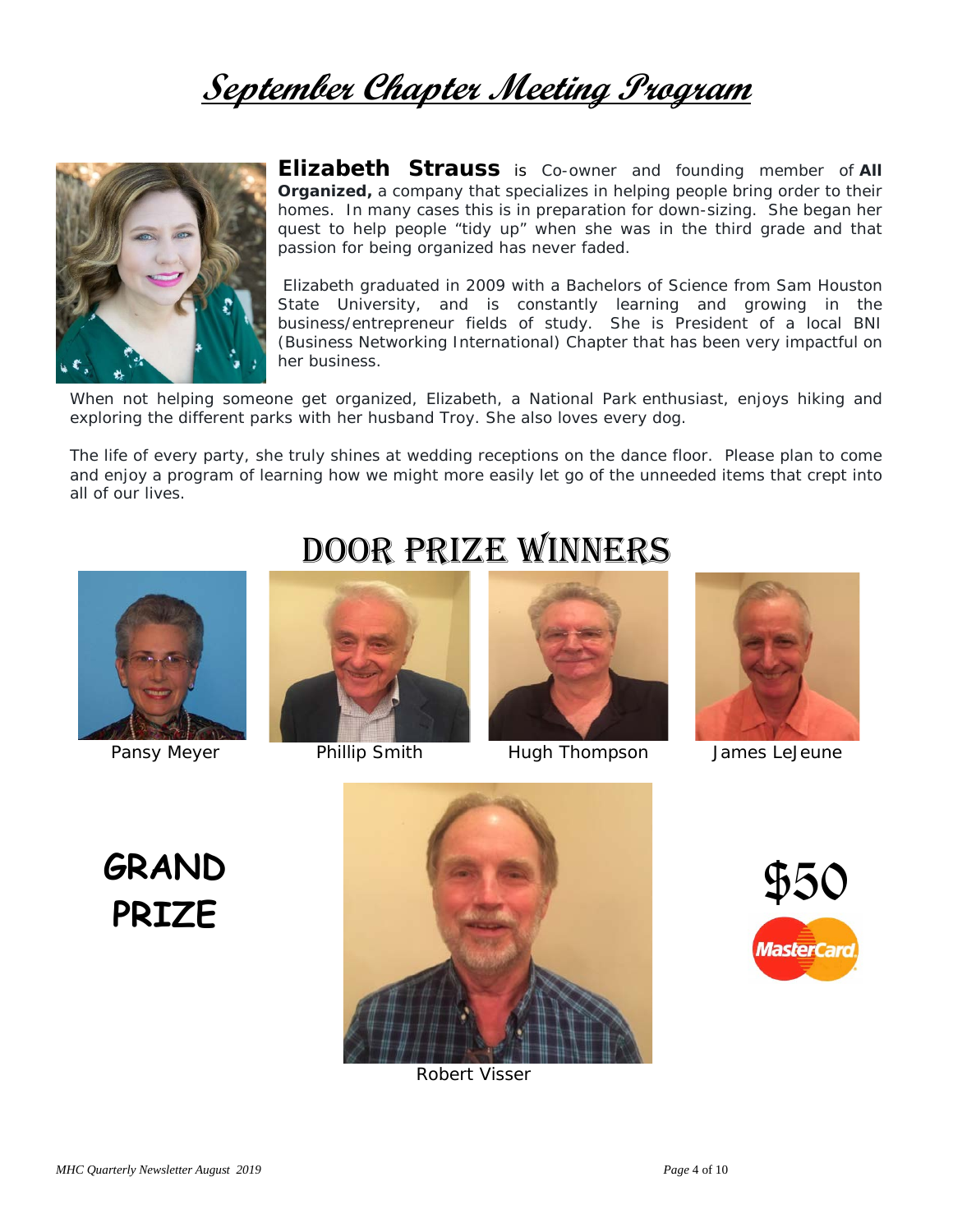# *Scholarship*

Your chapter has awarded scholarships to deserving students for 19 years. Nearly \$30,000 has been awarded to the winning candidates during that time period. This scholarship is based upon merit and not financial need. We award this scholarship to the best student who has met all the requirements for the scholarship. The scholarship is completely funded by your voluntary donations and does not come from the dues you pay to be a member. Please consider making a donation to the scholarship fund with your reservation for our luncheon.

This year there were three qualified candidates who completed all the requirements. An objective comparison was made of each applicant's GPA, SAT/ACT test scores, and three confidential references. Then the Scholarship Committee reviewed each entrant's essay and rank ordered them to get a final composite analysis and determine the candidate who has been selected to receive our scholarship.

This year's recipient, Maggie Elizabeth Hendrix, has excellent grades and test scores, has played softball for 15 years, started a Club Impact at her school to "make kindness normal", and worked on several projects for underprivileged and special needs kids. She intends to pursue a degree in High School Education with a double minor in Ministry and Coaching at Hardin-Simmons University while playing softball there. Congratulations Maggie!

Doug Beatty MHC Scholarship Chairperson

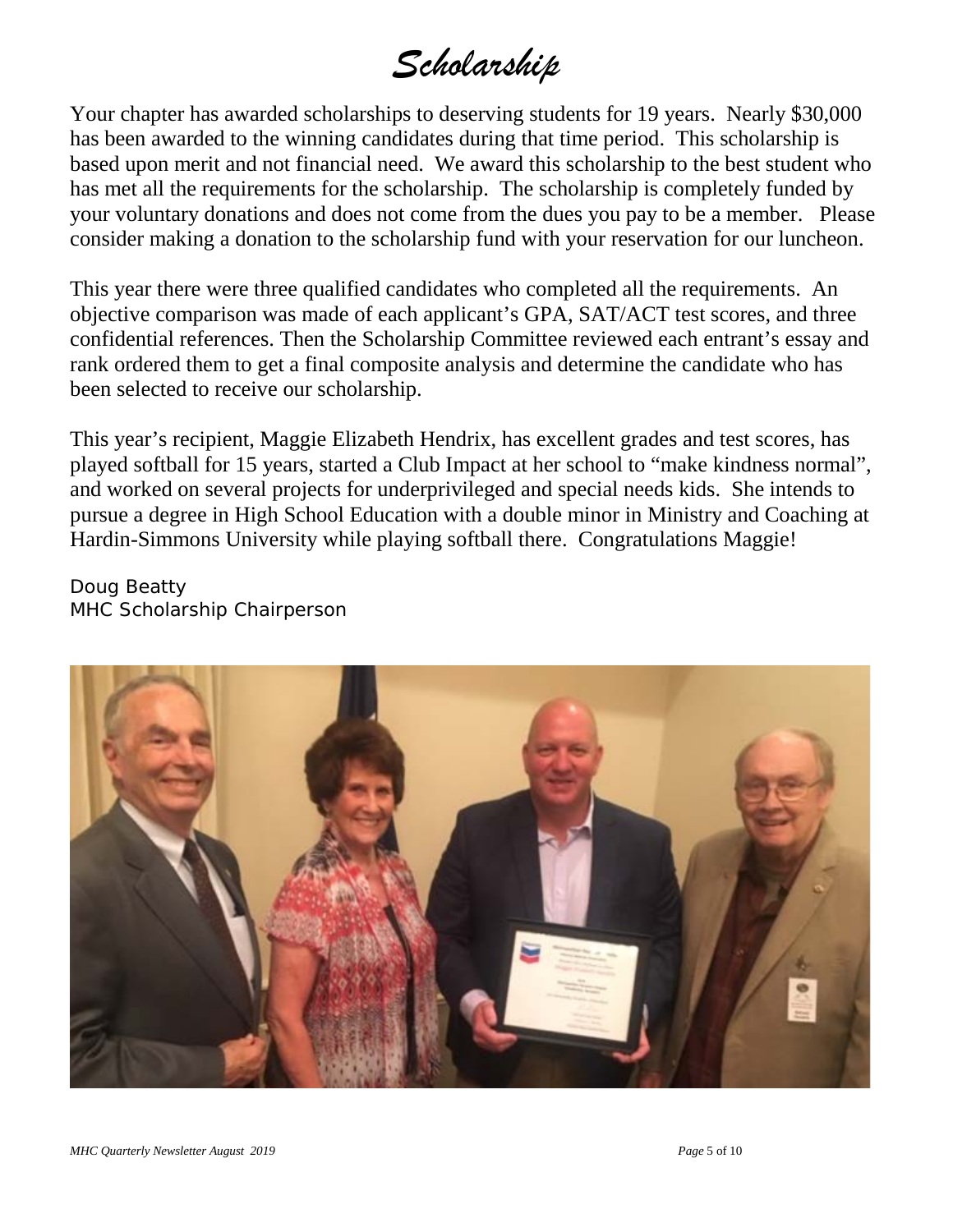### The Presidents Podium

We regret that we missed seeing you at the June luncheon, but Lorraine and I were enjoying the wonderful scenery of the Grand Teton and Yellowstone National Parks, so our pain of regret was quite short lived! Upon returning, we continued our Neighborhood Luncheon program. We are encouraged by the attendance at these events since we have primarily focused our initial efforts on existing MHC members through email announcements of the next luncheon. Our initial intent has been to enrich the membership of our current members by moving the MHC luncheon to a location much closer to their home. While we average 50 members attending at the traditional HESS luncheons each quarter, we average a total of 80 attending the Neighborhood luncheons during that same quarter. We are accomplishing our initial goal, and will expand our efforts into recruiting by inviting non-MHC Chevron retirees next year. These luncheons are a good opportunity to see old friends; come join us at the location nearest your home! Currently the schedule for the  $4<sup>th</sup>$  quarter luncheons is:

| Luncheon           | <b>Luncheon Date</b>      | Place                                                                    |    | Attendance      |
|--------------------|---------------------------|--------------------------------------------------------------------------|----|-----------------|
| Shenandoah         | Tuesday October 1, 2019   | Spring Creek Barbeque<br>19099 IH-45 North - Shenandoah, TX 77385        | 60 | Total<br>for    |
| College<br>Station | Tuesday October 8, 2019   | <b>Fuddruckers</b><br>1704 George Bush Dr. E - College Station, TX 77840 | 31 | 3 dates<br>this |
| Katy               | Tuesday October 15, 2019  | Spring Creek Barbeque<br>2000 Katy Freeway - Katy, TX 77449              | 36 | year            |
| Missouri City      | Tuesday October 22, 2019  | Spring Creek Barbeque<br>4895 State Highway 6 - Missouri City, TX 77459  | 27 |                 |
| Webster            | Tuesday October 29, 2019  | Rudy's Country Store & BBQ<br>21364 Gulf Freeway - Webster, TX 77601     | 20 |                 |
| Humble             | Tuesday November 5, 2019  | Spring Creek Barbeque<br>5613 East FM 1960 - Humble, TX 77346            | 22 | Total<br>for    |
| Cinco Ranch        | Tuesday November 12, 2019 | Spring Creek Barbeque<br>26802 FM 1093 - Katy, TX 77494                  | 17 | 2 dates<br>this |
| Cypress            | Tuesday November 19, 2019 | Spring Creek Barbeque<br>25831 Northwest Freeway - Cypress, TX 77429     | 15 | year            |

The directors who are dedicated to making this initiative work are: George Treibel, Evelyn Kassey and her husband Mike, and my wife Lorraine and me. Those directors who have attended as available are Bill Dodge and Howard O'Donnell, and committee members Charlie Rhoads and Charlie Hancock.

If you have not paid your 2019 dues, as shown by **'YOUR DUES ARE DUE'** on your newsletter email or print last page, please do so as soon as possible. If it is more convenient, you can pay by credit card by using the link on our website [www.cra-metrohouston.org](http://www.cra-metrohouston.org/) under the *Meeting* tab.

We will have MHC officer elections during the fourth quarter. If you are willing to serve the chapter on the Board of Directors, please tell George Treibel; also, please submit any candidate for the Board of Directors to him. Since we have more members attending the Neighborhood luncheons, we will create a paper ballot and begin voting at the October 1 luncheon and finish with the HESS luncheon on December 10.

School is starting...WATCH FOR SCHOOL ZONES!! They contain little children, speed zones, and 'no cell phone' zones!

. Glenn Ewan,

President MHC

*MHC Quarterly Newsletter August 2019 Page* 6 of 10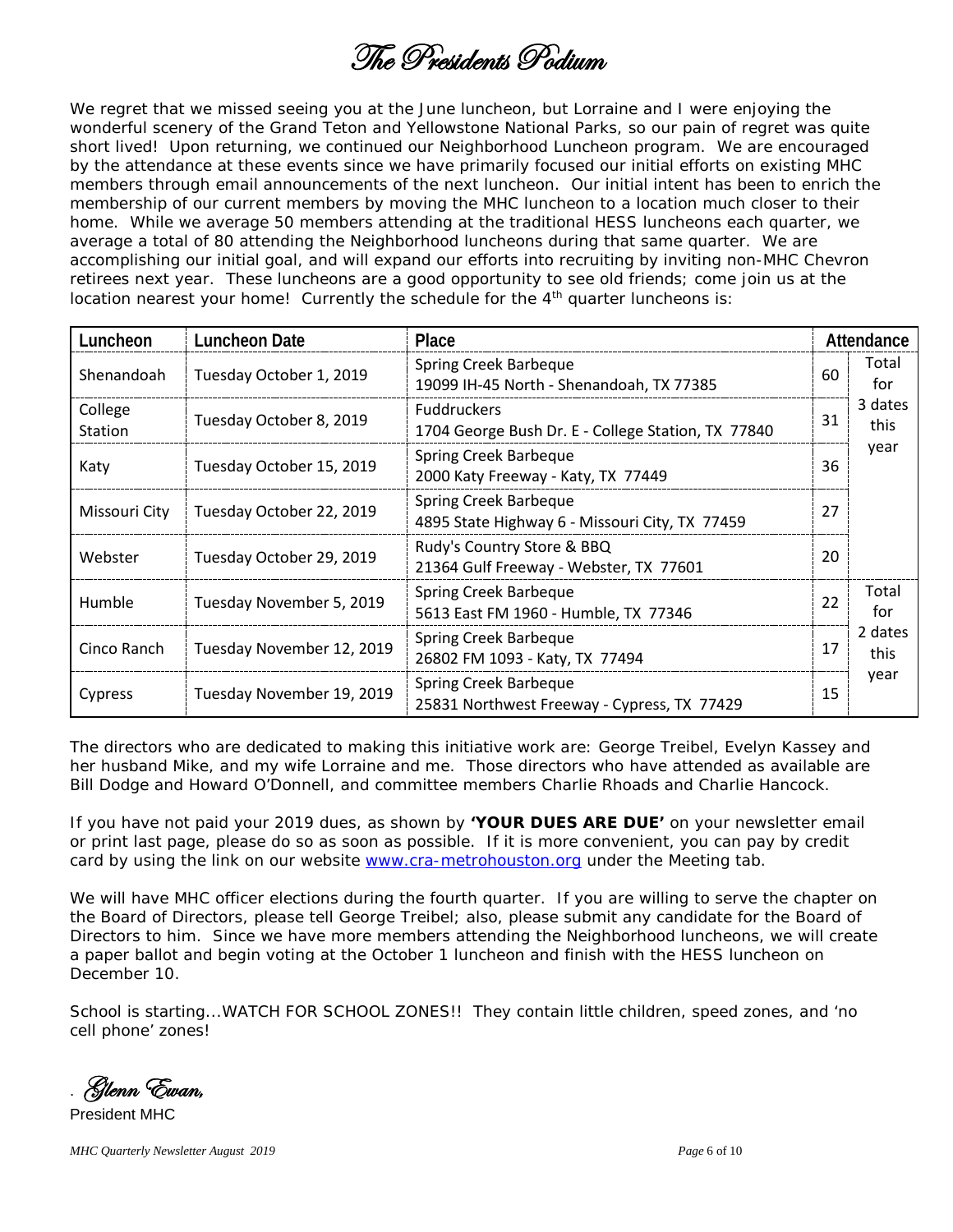

### IN MEMORIAM

We extend our deepest sympathy to the families of these individuals



|                        |               |          |    | пене                     |               |          |   |
|------------------------|---------------|----------|----|--------------------------|---------------|----------|---|
| Inez Campbell          | <b>TEXACO</b> | 06/24/19 | R  | Mazurkiewicz             | <b>GULF</b>   | 02/11/19 | S |
| Joyce P Carson         | <b>TEXACO</b> | 04/20/19 | S  | Naomi Meador             | <b>TEXACO</b> | 04/11/19 | S |
| <b>Walter Doelling</b> | <b>GULF</b>   | 04/26/19 | R  | Tich Pham                | <b>TEXACO</b> | 03/26/19 | R |
| Carolyn Edwards        | <b>TEXACO</b> | 11/20/18 | S. | Lillie Polansky<br>James | <b>TEXACO</b> | 02/18/19 | R |
| <b>William Fiffick</b> | <b>GULF</b>   | 02/25/19 | R  | Richardson               | <b>TEXACO</b> | 08/24/18 | S |
| Martha Fluker          | <b>GULF</b>   | 05/23/19 | S  | <b>Wayland Savre</b>     | <b>GULF</b>   | 04/09/19 | R |
| Bobby Hickman          | <b>TEXACO</b> | 03/09/19 | R  | Linda Seiling            | <b>GULF</b>   | 09/08/18 | S |
| Marlene Hubbard        | <b>GULF</b>   | 05/18/19 | S  | <b>Bobby Seltz</b>       | <b>GULF</b>   | 06/01/19 | R |
| Louise Hudson          | <b>GETTY</b>  | 04/16/19 | R  | James Shy                | <b>TEXACO</b> | 01/25/19 | R |
| Marqueritte Hunt       | <b>GETTY</b>  | 01/03/19 | R  | Lyle Simpton             | <b>TEXACO</b> | 03/28/19 | R |
| Robert Jack            | <b>TEXACO</b> | 06/28/19 | R  | Delma Thomas             | <b>TEXACO</b> | 04/19/19 | R |
| Bobbie Knight          | <b>TEXACO</b> | 02/28/19 | S  | George Turner            | <b>TEXACO</b> | 05/14/19 | R |
| William Laub           | <b>TEXACO</b> | 03/16/19 | R  | <b>Rudolf Wendt</b>      | <b>GULF</b>   | 12/11/11 | S |
|                        |               |          |    |                          |               |          |   |

| Irene                |               |          |   |
|----------------------|---------------|----------|---|
| Mazurkiewicz         | <b>GULF</b>   | 02/11/19 | S |
| Naomi Meador         | <b>TEXACO</b> | 04/11/19 | S |
| Tich Pham            | <b>TEXACO</b> | 03/26/19 | R |
| Lillie Polansky      | <b>TEXACO</b> | 02/18/19 | R |
| James                |               |          |   |
| Richardson           | <b>TEXACO</b> | 08/24/18 | S |
| <b>Wayland Savre</b> | <b>GULF</b>   | 04/09/19 | R |
| Linda Seiling        | <b>GULF</b>   | 09/08/18 | S |
| <b>Bobby Seltz</b>   | <b>GULF</b>   | 06/01/19 | R |
| James Shy            | <b>TEXACO</b> | 01/25/19 | R |
| Lyle Simpton         | <b>TEXACO</b> | 03/28/19 | R |
| Delma Thomas         | <b>TEXACO</b> | 04/19/19 | R |
| George Turner        | <b>TEXACO</b> | 05/14/19 | R |
| Rudolf Wendt         | <b>GULF</b>   | 12/11/11 | S |

Note - We are showing the recently deceased as reported quarterly by Chevron to CRA Demographics. The new R/S column indicates that the person was listed as a Retiree or a Survivor in the Chevron records.

**I received a report of a member not receiving their replacement Chevron credit card and their old card had expired. Check yours, if it is about to expire and you did not receive a replacement, call Chevron and report it. They will send you a new one.**

CHEVRON RETIREES ASSOCIATION

### 2019 MEMBERSHIP DIRECTORY

**The 2019 Membership Directory was mailed the 11th of April. If you did not receive your copy, please let us know and we will get you a copy.**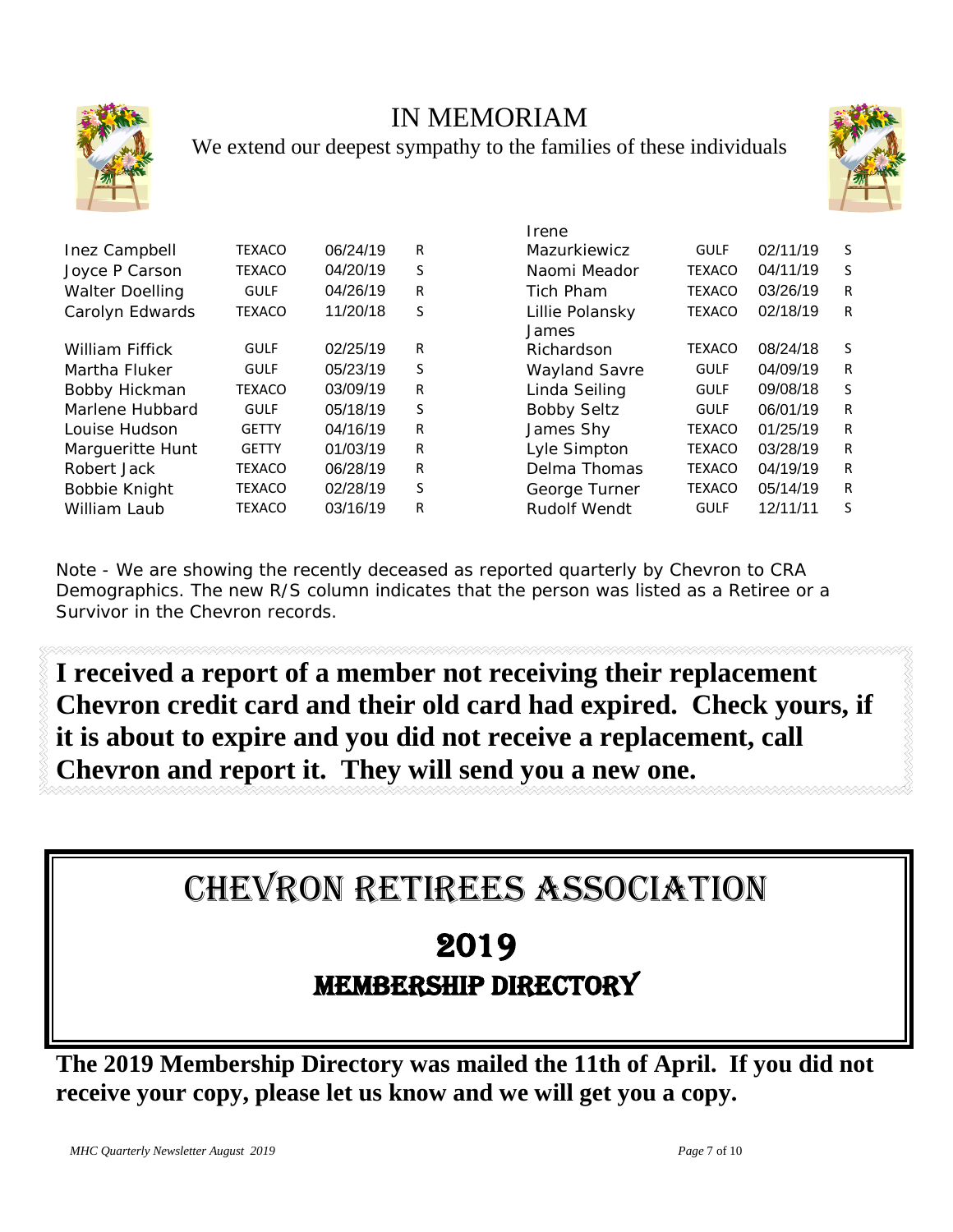

**Board of Directors** 

Michael Cordúa, Chair

Phil Hawk, Vice Chair<br>Evergreen-North American **Industrial Services** 

Barbara Green, Treasurer **Sysco Corporation** 

Curtis Huff, Secretary<br>Freebird Partners LP

**Directors** 

Manu Asthana

T. Ryder Booth Chevron

Alan Craft

Louise Duble Greg Grissom

**Houston Texans** 

James Guilfoyle<br>LyondellBasell

Mayerland Harris<br>H-E-B

Santos Hinojosa<br>Texas Medical Center

Laura Juliano<br>The Boston Consulting Group

Darryl Montgomery<br>Wells Fargo

**Rachel Ross** Kroger

**Ben Samuels Victory Pockaging** 

**Robert Sawchuk** RASE

Mayra Vazquez<br>Latin Specialties

Larry Wyche Wyche Logistics & Leadership Consulting

President/CEO **Brian Greene** 

E EDING<br>FEEDING<br>AMERICA

June 17, 2019

Mr. Howard O'Donnell CRA Metro Houston Chapter 11152 Westheimer Rd, Ste 729 Houston, TX 77042

Dear Mr. O'Donnell:

First, let me just say, thank you! CRA Metro Houston Chapter's recent donation of \$456.00 in support of the Houston Food Bank means that you understand just how important it is for everyone to have reliable access to healthy food.

Right now, your generous donation is helping children like Julian, a fourth grader who relies on Houston Food Bank's summer feeding program for regular meals. Summer is his favorite time of year, but he is anxious about having enough food over the next few months. He is thankful for the nutritious breakfasts, lunches and snacks he receives from Houston Food Bank at the apartment complex where he lives. "At school, I'm able to eat every day, but during summer there is less food. Now I have meals when I'm hungry."

Donors like you help ensure that your neighbors in need can receive the food they need throughout the summer. On behalf of the staff of Houston Food Bank, our Board of Directors, and hundreds of children like Julian, thank you for your willingness to share your resources with those in need.

With gratitude,

Fri neen

**Brian Greene** President & CEO

The Houston Food Bank is a 501(c)(3) organization, eligible to receive tax-deductible donations. No goods or services were<br>exchanged for this donation. Please keep this letter as your receipt.

toward,<br>Thank you so much for,<br>your ongoing support

535 Portwall Street Houston, Texas 77029 Main 713 223 3700 Fax 713 223 1424 houstenfoodbank.org 535 Portwall Street - Main Warehouse . Keegan Center - Community Kitchen